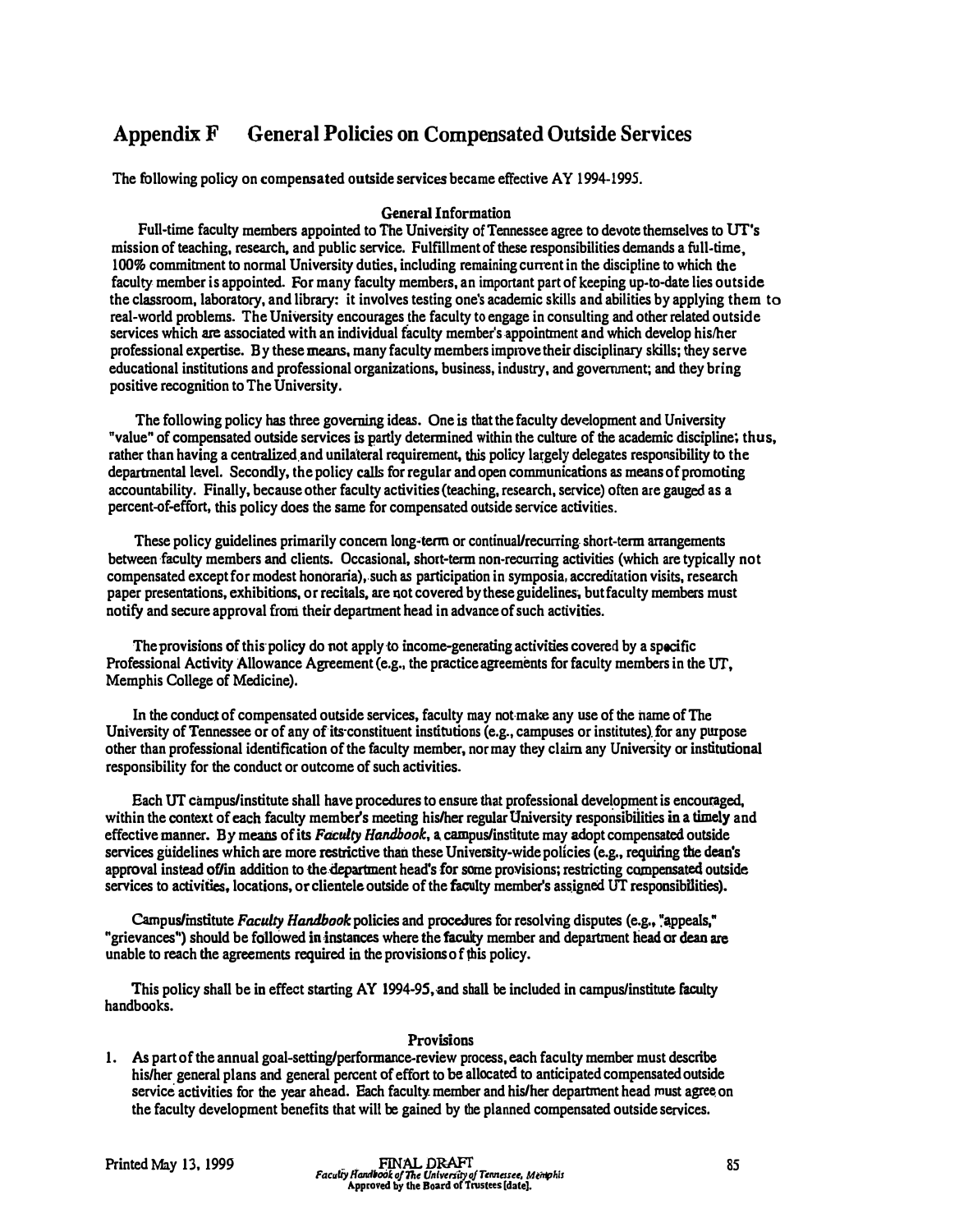During the period prior to the next goal-setting/performance-review, significant changes to this agreedupon plan must be reported to the faculty member's department head, and the head's concurrence should be sought

- 2. As part of the annual goal-setting/performance-review process, each faculty member must report his/her previous year's actual allocation of effort regarding compensated outside services on an effort certification form (which will be developed/amended for this purpose). This information also should be used as part of the subsequent annual goal-setting/performance review process.
- 3. Nine-month faculty members are expected to perform University-related activities for a nine-month academic year. Thus, nine-month faculty members should limit their total compensated outside services to no more than twenty percent (20%) over their total (100%) University effort during a given academic year, exclusive of non-academic year course schedules (summer session, mini-term, etc.) but including grants of released-time. The department head and dean may restrict compensated outside service effort to less than 20% (e.g., if a faculty member's performance of assigned activities is lessthan-satisfactory).
- 4. Nine-month faculty employed full-time on the University payroll during the summer months (e.g. summer school teaching, work on grants and contracts), must ensure that their annual compensated outside service activity is no more than 20% over their total (100%) University effort per academic year. For part-time summer employment, the limit of compensated outside services will be established by written agreement between the department head and the faculty member.
- 5. Twelve-month faculty and staff members are expected to perform University-related activities for a twelve-month year. Thus, faculty members on twelve-month appointment are covered by the same University of Tennessee Personnel Policies and Procedures which apply to administrative or professional personnel of The University. However, to provide equitable treatment of nine-month and twelve-month faculty, the latter shduld normally limit their aggregated compensated outside services to no more than an additional twenty percent  $(20\%)$  over their total  $(100\%)$  University effort — including accrued annual leave taken and grants of released-time-during a given calendar year, upon approval of the department head and dean. The department head and dean may restrict a faculty member's compensated outside service effort to less than 20%.
- 6. Faculty and staff on grants/contracts/awards must adhere to requirements concerning percent time service, expressed or implied. Official regulations governing the administration of Federal grants and contracts allow extra services of faculty and other professional employees to be charged to Federal grants and contracts.

Charges for work performed on sponsored agreements by faculty members during the academic year will be based on the individual faculty member's regular compensation. In no event will charges to sponsored agreements, regardless of the basis of computation, exceed the proportionate share of base salary for that period. Since intra-University consulting during the academic year is assumed to be undertaken as a University obligation requiring no compensation in addition to full-time base salary, the principle also applies to faculty members who function as consultants or otherwise contribute to a sponsored agreement conducted by another faculty member at the same institution.

In unusual cases, where consultation is across departmental lines or involves a separate or remote operation, and the work performed by the consultant is in addition to his/her regular departmental load, any charges for such work representing extra compensation above the base salary are allowable provided that such consulting arrangements are specifically provided for in the agreement or approved in writing by the sponsoring agency.

Faculty members must ensure that proposal documents are consistent with campus/institute research policies.

7. During the academic year, activities reimbursed by UT as extra-service pay may be counted as compensated outside service effort. The total of activities covered both by extra-service pay and